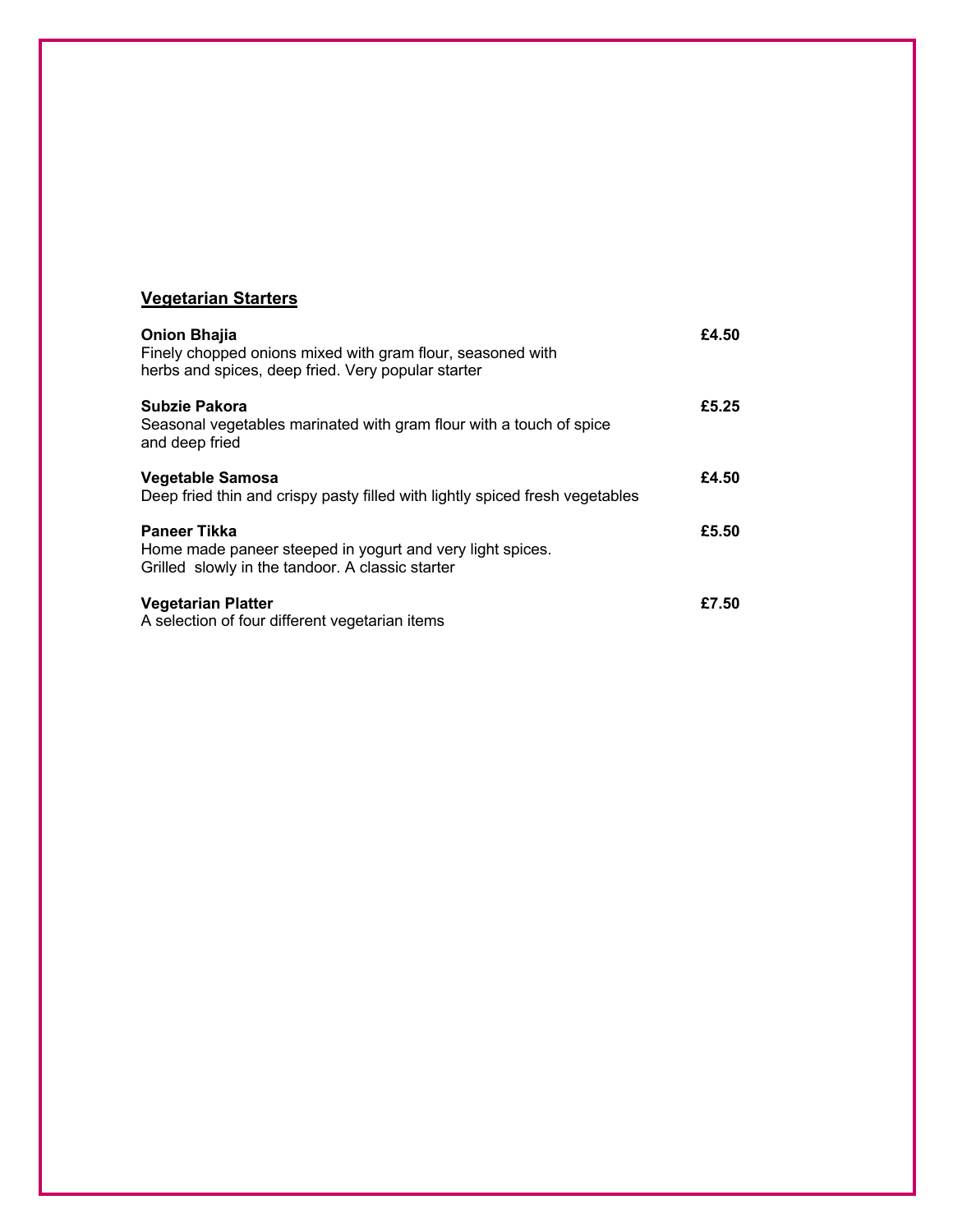### **Non-Vegetarian Starters**

| Chicken Tikka<br>Cubes of chicken breast marinated overnight in yoghurt and hand pounded<br>light spices. Delicately grilled in the tandoor         | £5.25 |
|-----------------------------------------------------------------------------------------------------------------------------------------------------|-------|
| <b>Chum Chum Chicken</b><br>Chicken marinated in chef's very own garlic and herbs recipe                                                            | £6.75 |
| <b>Keema Pattice</b><br>Shallow fried potatoes cake filled with lightly spiced lamb mince                                                           | £5.25 |
| Reshmi Kebab<br>A traditional kebab of Mughlai cuisine. Minced steak is<br>pan fried giving it a juicy and succulent taste. Wrapped in fried egg    | £5.95 |
| Seekh Kebab Kongri<br>Minced lamb coated with cheese, fresh herbs and light spices and glazed in<br>the tandoor                                     | £5.75 |
| Salmon Tikka<br>Skewered and char grilled Scottish salmon marinated overnight in<br>yoghurt and very light spice. Delicately grilled in the tandoor | £7.25 |
| <b>King Prawn Puri</b><br>Tiger king prawns in a delicious light and zesty sauce and wrapped in a puri                                              | £7.25 |
| <b>Pan Fried Squid</b><br>Seasonal squid marinated in fresh ground spices. Slowly pan fried with fresh<br>peppers                                   | £6.50 |
| Non-vegetarian Platter<br>A selection of four different non-vegetarian items                                                                        | £8.50 |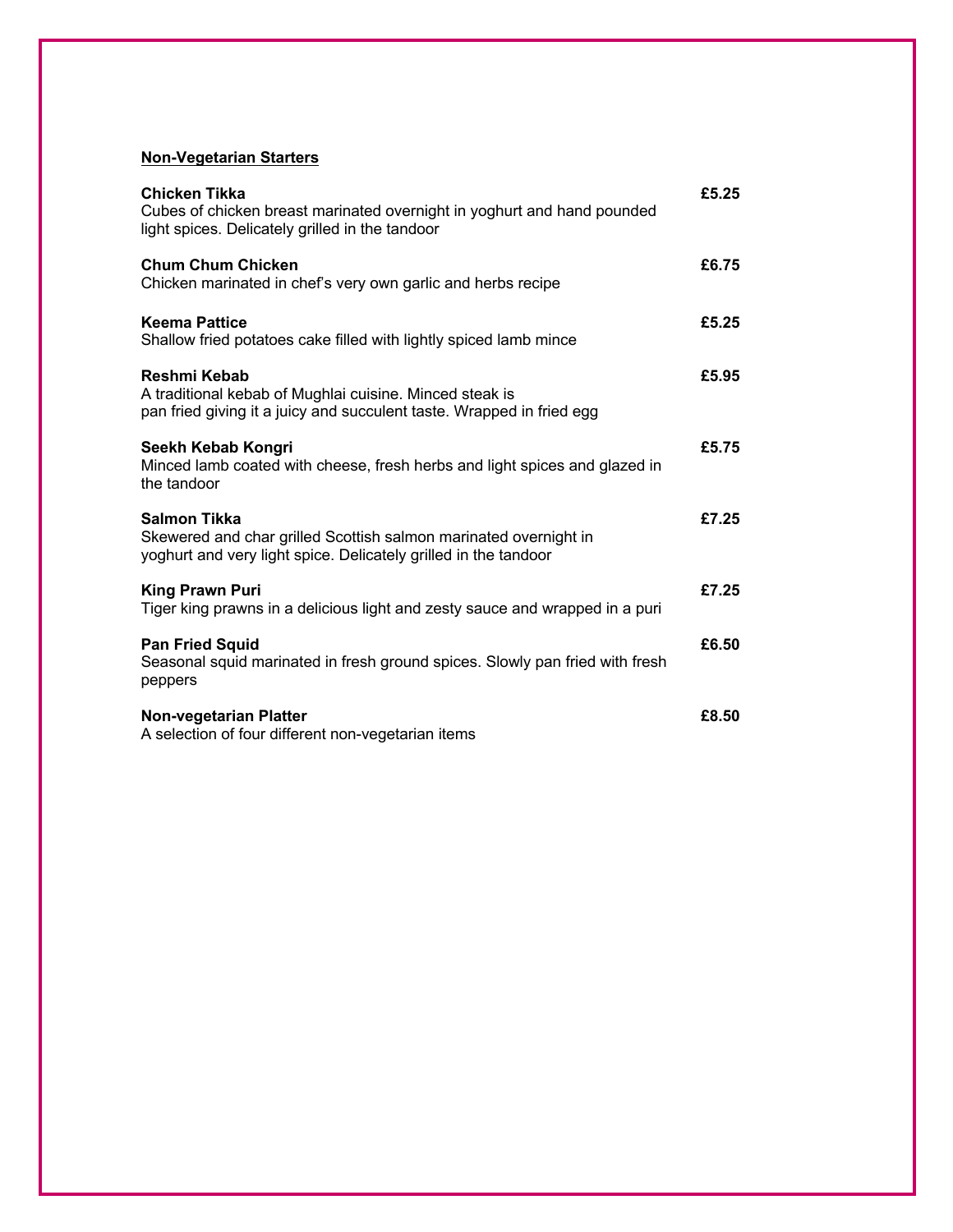#### **Tandoori Dishes**

The tandoori oven is a cylindrical clay oven with the heat generated from coal fire. It is the only natural old fashioned way of baking and grilling. All the following dishes are cooked in the tandoor oven. The dishes are all dry without the traditional curry sauce

| The Chutney Tandoori Feast<br>A selection of tandoori dishes which include tandoori chicken, lamb chop,<br>chicken tikka, paneer tikka and tandoori king prawn | £12.95 |
|----------------------------------------------------------------------------------------------------------------------------------------------------------------|--------|
| Chicken Tikka<br>Cubes of chicken breast marinated overnight in yoghurt and hand pounded<br>light spice. Delicately grilled in the tandoor                     | £8.25  |
| <b>Chicken Shashlik</b><br>Chicken tikka delicately cooked on a skewer with grilled<br>capsicum, tomatoes and onions.                                          | £9.50  |
| <b>Tandoori Chicken</b><br>Spring chicken marinated overnight in yogurt and hand pounded spice                                                                 | £8.50  |
| <b>Tandoori Lamb Chop</b><br>Skewered succulent tender lamb chops marinated with yoghurt,<br>mint and very light spice                                         | £9.25  |
| <b>Salmon Tikka</b><br>Skewered and char grilled Scottish salmon marinated overnight in<br>yoghurt and very light spice. Delicately grilled in the tandoor     | £10.95 |
| <b>Tandoori King Prawn</b><br>Succulent king prawns marinated in whole spices, garlic and fresh herbs                                                          | £18.50 |
| <b>Paneer Shashlik</b><br>Skewered and grilled chunks of cottage cheese delicately grilled<br>with grilled capsicum, onions and tomatoes                       | £9.50  |

#### **Thali**

A thali is a traditional way of having a meal with a gathering of family and friends. The thali has a variety of dishes in small pots and is ideal for sharing. Thalis are served with two dishes accompanied with a vegetable side dish, rice and naan bread

| Vegetarian Thali     | £14.45 |
|----------------------|--------|
| Non Vegetarian Thali | £16.45 |
| Sea food Thali       | £18.45 |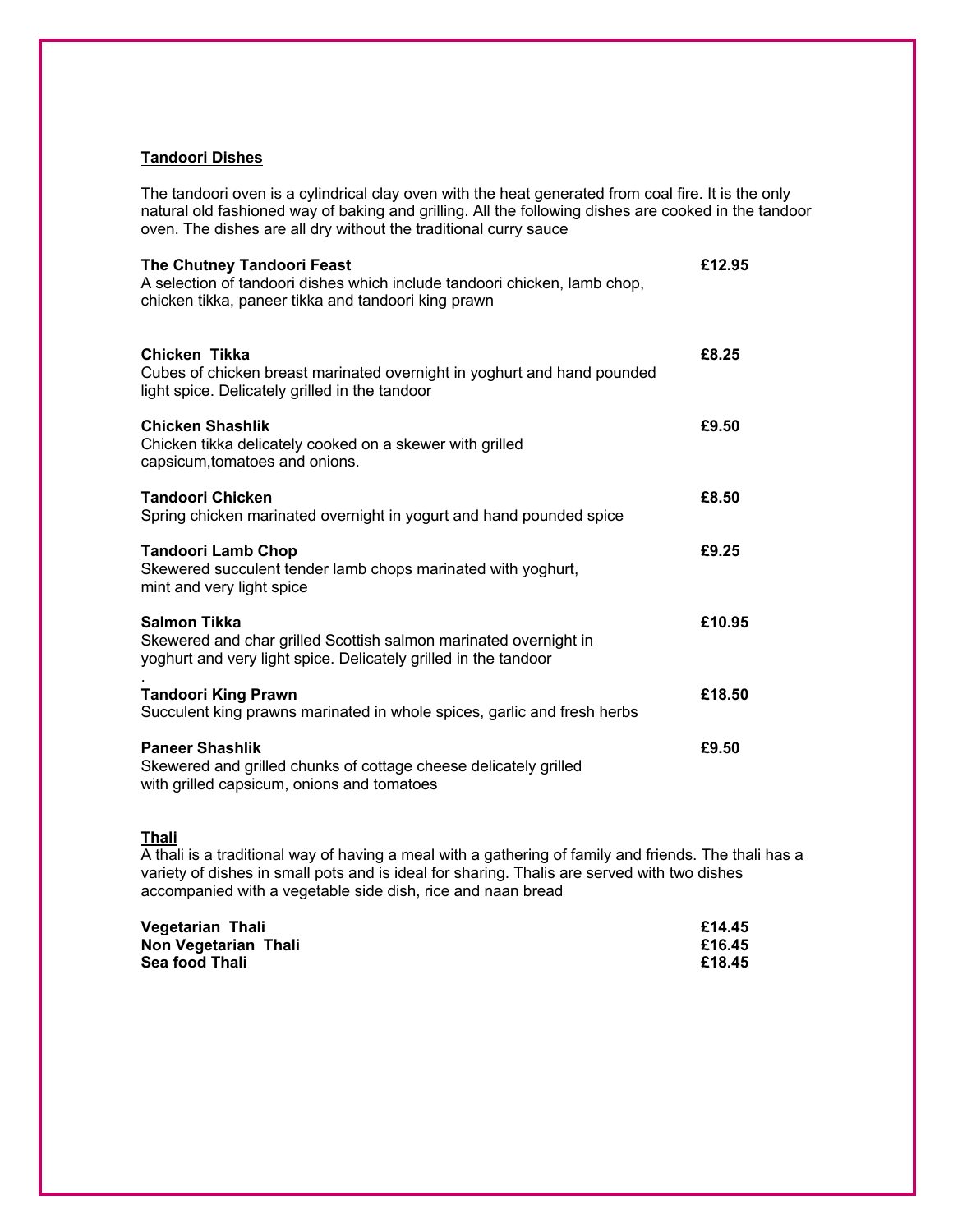## **Chicken Dishes**

| Chicken Tikka Masala<br>Tikka Masala is one of the most popular dishes around.<br>Chicken tikka from the tandoor cooked in a almond powder and coconut<br>powder gravy. A smooth, sweet and fruity dish                                                                | £8.95 |
|------------------------------------------------------------------------------------------------------------------------------------------------------------------------------------------------------------------------------------------------------------------------|-------|
| Chicken Korma Razala<br>Tender chicken cooked with smooth coconut powder, almond powder and<br>blended with fresh cream and yogurt.                                                                                                                                    | £8.75 |
| <b>Chicken Tikka Pasanda</b><br>Chicken tikka from the tandoor prepared in a rich creamy sauce finished<br>with fresh cashew nuts                                                                                                                                      | £8.95 |
| <b>Murgh Handi Laziz</b><br>A central Indian style of cooking. Chicken cooked in a coconut cream, pepper<br>and tomato based sauce finished with coarsely grounded spices                                                                                              | £8.75 |
| Murgh Tikka Makhani<br>Chicken tikka from the tandoor immersed in a creamy tomato sauce with<br>additional flavouring of tamarind giving it a distinct sour taste                                                                                                      | £8.75 |
| <b>Chicken Bhuna</b><br>A hyderabadi specialtiy. Chicken cooked in a very simple thick<br>tomato based sauce                                                                                                                                                           | £8.75 |
| Daba Murgh<br>Popular Indian dish made with chicken and lamb mince simmered in a<br>rich spicy flavoured tomato sauce                                                                                                                                                  | £8.75 |
| <b>Chicken Tikka Saag</b><br>Another popular Indian dish made with chicken strips from the tandoor.<br>Cooked with fresh spinach, fenugreek and ground spices                                                                                                          | £8.95 |
| <b>Chicken Green Curry</b><br>Combination of finely grounded spices, fresh green herbs and touch of<br>green chillies all delicately cooked in a coconut based sauce                                                                                                   | £8.95 |
| Karahi Murgh<br>This is a type of north west Indian style of cooking,<br>Using tender chicken accompanied with sliced peppers and onion,<br>cooked in fresh ground spices. Medium spiced with lots of flavours                                                         | £8.95 |
| <b>Chicken Tikka Balti</b><br>Fresh ground spices cooked largely in the same way as those for a curry. Contents are cooked at<br>high temperatures. The fresh spices, herbs and chillies added during the final stages of cooking<br>make it flavoursome and colourful | £8.95 |
| <b>Garlic Chilli Chicken</b><br>Spicy preparation of chicken cooked in spices finished in a semi dry fresh<br>garlic sauce                                                                                                                                             | £8.95 |
| Chicken Jalfrezi<br>An extra spicy preparation of chicken sautéed with sliced onion,<br>fresh green chillies, peppers and curry leaves                                                                                                                                 | £8.75 |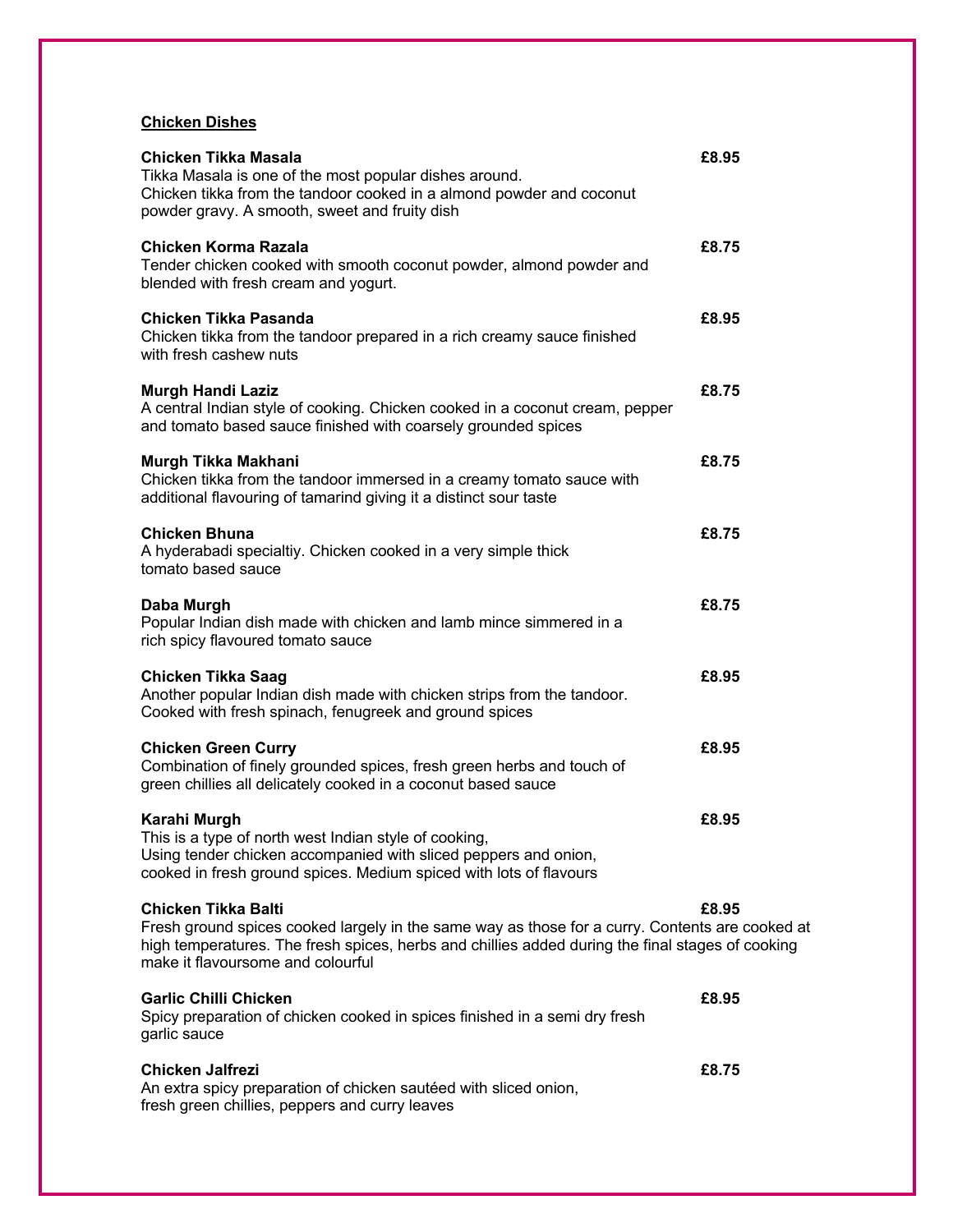| <b>Chicken Mangalore</b><br>Tender chicken in a combination of coconut, tomatoes and spices.<br>Finished in a spicy rich zesty sauce                                                                                                                          | £8.75 |
|---------------------------------------------------------------------------------------------------------------------------------------------------------------------------------------------------------------------------------------------------------------|-------|
| <b>Lamb Dishes</b>                                                                                                                                                                                                                                            |       |
| <b>Moghlai Gosht</b><br>Lamb cooked in a creamy cashew nut and almond based sauce.<br>Cooked in a very mild thick sauce                                                                                                                                       | £8.95 |
| <b>Handi Gosht</b><br>A central Indian style of cooking. Tender lamb cooked in a cream, pepper<br>And tomato based sauce finished with coarsely grounded spices                                                                                               | £8.95 |
| Kashmiri Lamb Rogan Josh<br>Tender lamb cooked in a tomato based sauce with fresh cooked tomatoes<br>A traditional Kashmiri signature dish                                                                                                                    | £8.95 |
| <b>Karhai Gosht</b><br>This is a type of north west Indian style of cooking,<br>using tender lamb accompanied with sliced peppers and onion,<br>cooked in fresh ground spices. Medium spiced with lots of flavours                                            | £8.95 |
| <b>Saag Gosht</b><br>Tender dices of lamb cooked with fresh spinach, fenugreek and spices                                                                                                                                                                     | £8.95 |
| Lamb Bhuna<br>A hyderabadi speciality Lamb cooked in a very simple thick<br>tomato based sauce                                                                                                                                                                | £8.95 |
| <b>Lamb Green Curry</b><br>Combination of finely grounded spices, fresh green herbs and touch of<br>green chillies all delicately cooked in a coconut based sauce.                                                                                            | £8.95 |
| <b>Kabuli Gosht</b><br>Classic Afgan dish. Tender dices of lamb cooked with whole chick peas.                                                                                                                                                                 | £8.95 |
| <b>Lamb Balti</b><br>Fresh ground spices cooked largely in the same way as those for a curry. Contents are cooked at<br>high temperatures. The fresh spices, herbs and chillies added during the final stages of cooking<br>make it flavoursome and colourful | £8.95 |
| <b>Lamb Dansak</b><br>This classic Parsee dish consists of tender lamb cooked in hot lentil sauce                                                                                                                                                             | £8.95 |
| <b>Mirchi Lamb</b><br>Tender lamb sautéed with red peppers, fresh ginger, herbs and<br>finished with crushed red hot chilli seeds                                                                                                                             | £8.95 |
| <b>Jaal Ghost</b><br>Lamb cooked in a spicy Naga chilli sauce. Classic Bengal dish                                                                                                                                                                            | £8.95 |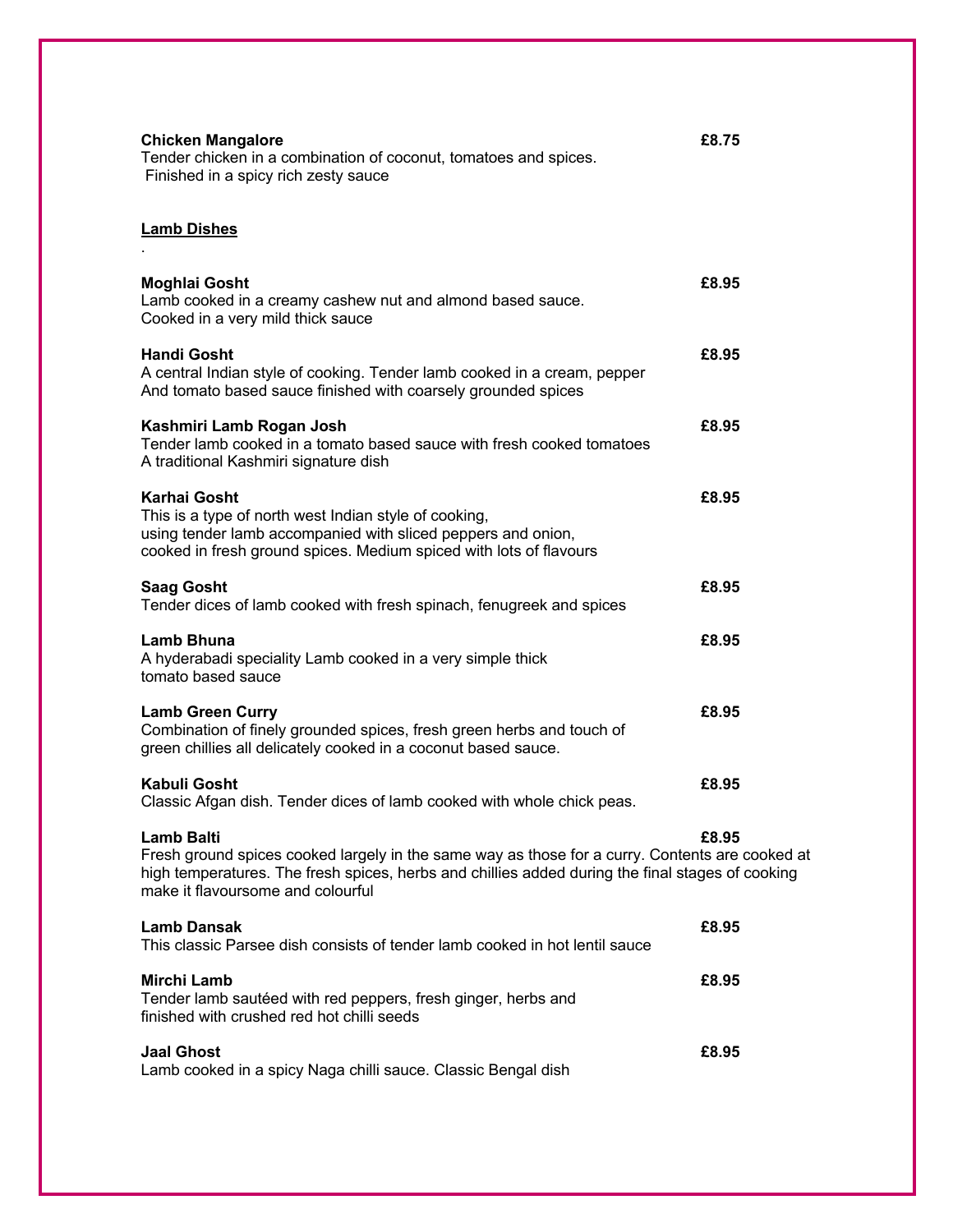## **Sea Food**

| <b>Goan Fish Curry</b><br>This famous dish is a Goan speciality. Consisting of fish simmered in a<br>tangy curry with accompanied with coconut and red chillies                                                         | £9.50  |
|-------------------------------------------------------------------------------------------------------------------------------------------------------------------------------------------------------------------------|--------|
| Bay Machli Masala<br>A seasonal fish cooked with onions, tomatoes,<br>garlic with touches of cumin mustard seeds and red chillies                                                                                       | £9.50  |
| <b>Fish Vindaloo</b><br>White tilapia fish cooked with potatoes, prepared in ground spices in<br>a vinagerette sauce                                                                                                    | £9.50  |
| <b>Handi Zinga Lazeez</b><br>A central Indian type of cooking. Prawns cooked in a cream, pepper and<br>tomato based sauce finished with coarsely grounded spices                                                        | £9.50  |
| Zinga Pathia<br>Prawns cooked in a light sweet and sour sauce                                                                                                                                                           | £9.50  |
| <b>King Prawn Bhuna</b><br>Prawns cooked in thick sauce with chopped onions, pepper,<br>quartered tomatoes with a touch of ginger and garlic                                                                            | £14.95 |
| <b>King Prawn Saag</b><br>King prawns cooked with spinach, fenugreek and spices                                                                                                                                         | £14.95 |
| King Prawn Chilli Chilli<br>King prawns cooked with fresh chopped chilli,<br>ginger, tomatoes and curry leaves                                                                                                          | £14.95 |
| <b>King Prawn Karahi</b><br>This is a type of north west Indian style of cooking,<br>using king prawns accompanied with sliced peppers and onion,<br>cooked in fresh ground spices. Medium spiced with lots of flavours | £14.95 |

## **Biryani**

A classic fast food favourite. Items are cooked with flavoured pilau rice in a wok without any curry sauce and finished with roasted cashew nuts. Served with a vegetable side dish

| Mixed Vegetable Biryani | £9.50  |
|-------------------------|--------|
| Murgh Biryani           | £9.95  |
| Lamb Biryani            | £10.50 |
| Prawn Biryani           | £11.50 |
|                         |        |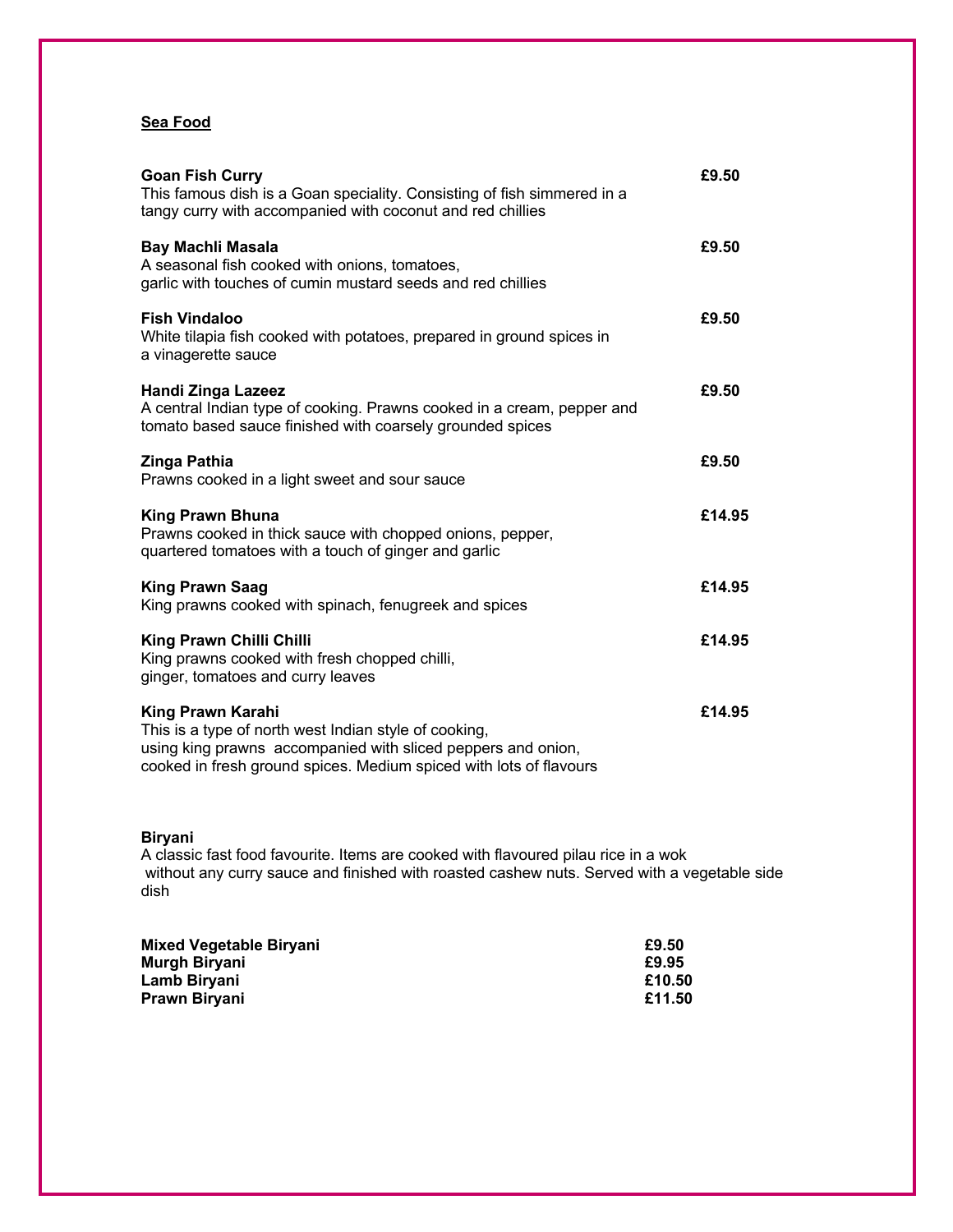## **Vegetable Main Dishes**

| Vegetable Korma<br>Seasoned vegetables cooked with onion, coconut,<br>almonds and fresh cream sauce                                                                                                                  | £7.95 |
|----------------------------------------------------------------------------------------------------------------------------------------------------------------------------------------------------------------------|-------|
| <b>Handi Subzie</b><br>Central Indian style of cooking. Seasonal mixed vegetables cooked in a<br>cream, peppers and tomato based sauce finished with coarsely grounded spices                                        | £7.95 |
| Vegetable Karahi<br>This is a type of north west Indian style of cooking,<br>using vegetables accompanied with sliced peppers, tomatoes,<br>ginger, spicy with lots of flavours                                      | £8.25 |
| Vegetable Jalfrezi<br>An extra spicy preparation of vegetables sautéed with sliced onion,<br>fresh green chillies, peppers and curry leaves                                                                          | £7.95 |
| <b>Pumpkin Masala</b><br>Fresh pumpkin cooked in medium hot<br>spices and topped with roasted sesame seeds                                                                                                           | £8.25 |
| Paneer Tikka Makhani<br>Paneer tikka from the tandoor immersed in a creamy tomato and almond<br>sauce with additional flavouring of tamarind giving it a distinct sour taste                                         | £7.95 |
| <b>Chilli Paneer</b><br>Paneer grilled in tandoor and cooked in spicy fresh chillies, ginger,<br>tomatoes and curry leaves                                                                                           | £8.50 |
| Paneer Karahi<br>This is a type of north west Indian style of cooking,<br>using seasonal vegetables accompanied with sliced peppers and onion,<br>cooked in fresh ground spices. Medium spiced with lots of flavours | £8.50 |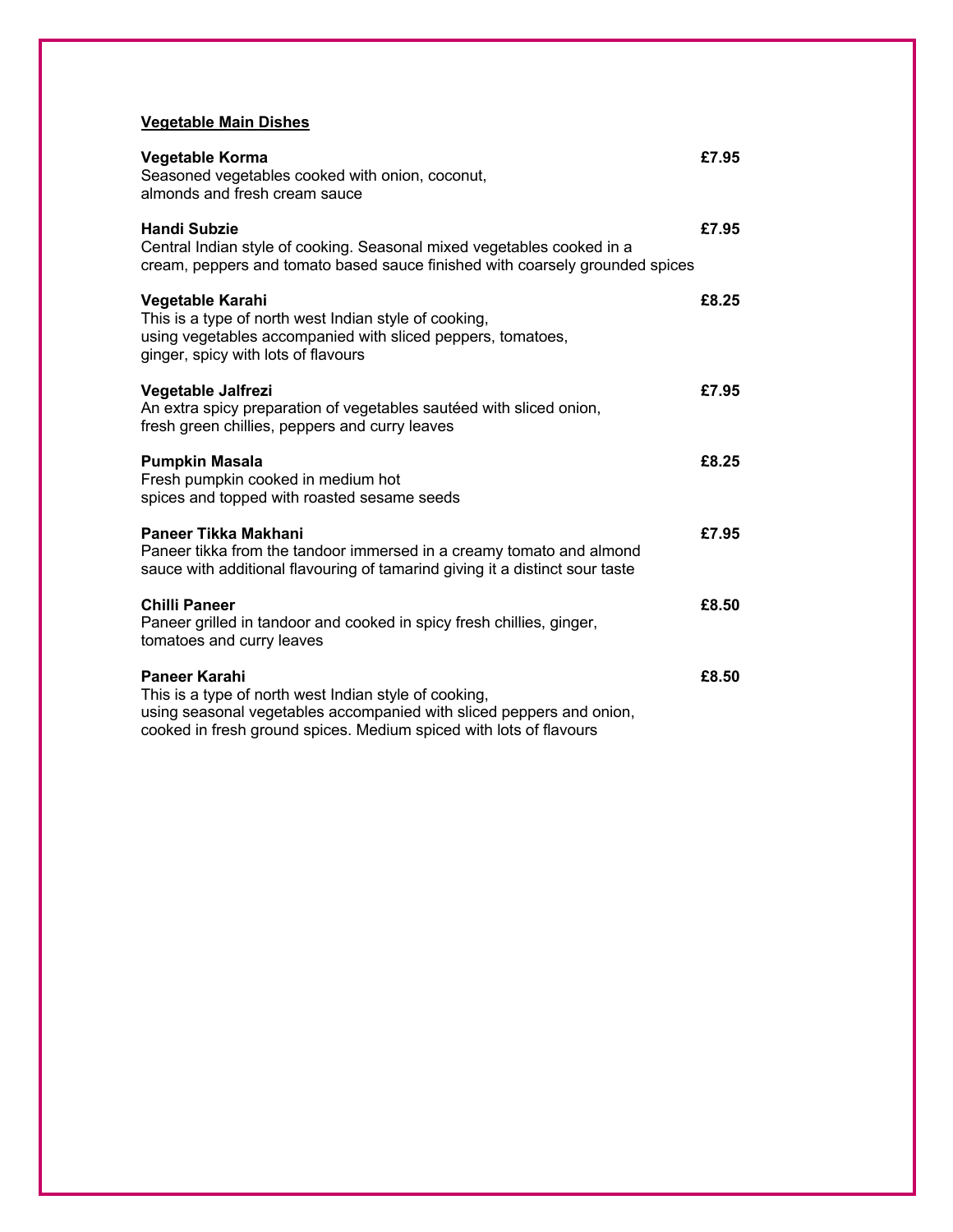## **Side order**

| Saag Aloo<br>Chopped spinach tossed with quartered potato,<br>chopped shallots, garlic and cumin          | £4.95 |
|-----------------------------------------------------------------------------------------------------------|-------|
| <b>Saag Paneer</b><br>Small cubes of Indian cottage cheese cooked with spinach in a creamy<br>sweet sauce | £4.95 |
| Daal Saag<br>Mixed lentils cooked with spinach leaves                                                     | £4.95 |
| Aloo Gobi<br>Lightly spiced potatoes and cauliflower dish                                                 | £4.95 |
| <b>Bombay Aloo</b><br>A very simple potato preparation                                                    | £4.95 |
| <b>Tarka Dal</b><br>Yellow lentils cooked and sizzled with chopped<br>garlic, cumin and light spices      | £4.95 |
| <b>Bindi Dhupiaza</b><br>Stir fried fresh okra prepared with diced onions                                 | £4.95 |
| Pindi Chana<br>Traditional north indian dish made with chickpeas, paneer and tomatoes                     | £4.95 |
| <b>Brinjal Masala</b><br>Aubergine prepared with fresh onions, tomatoes and peppers                       | £4.95 |
| Mushroom Bhaji<br>Mushrooms cooked in dry stir fried method of cooking                                    | £5.50 |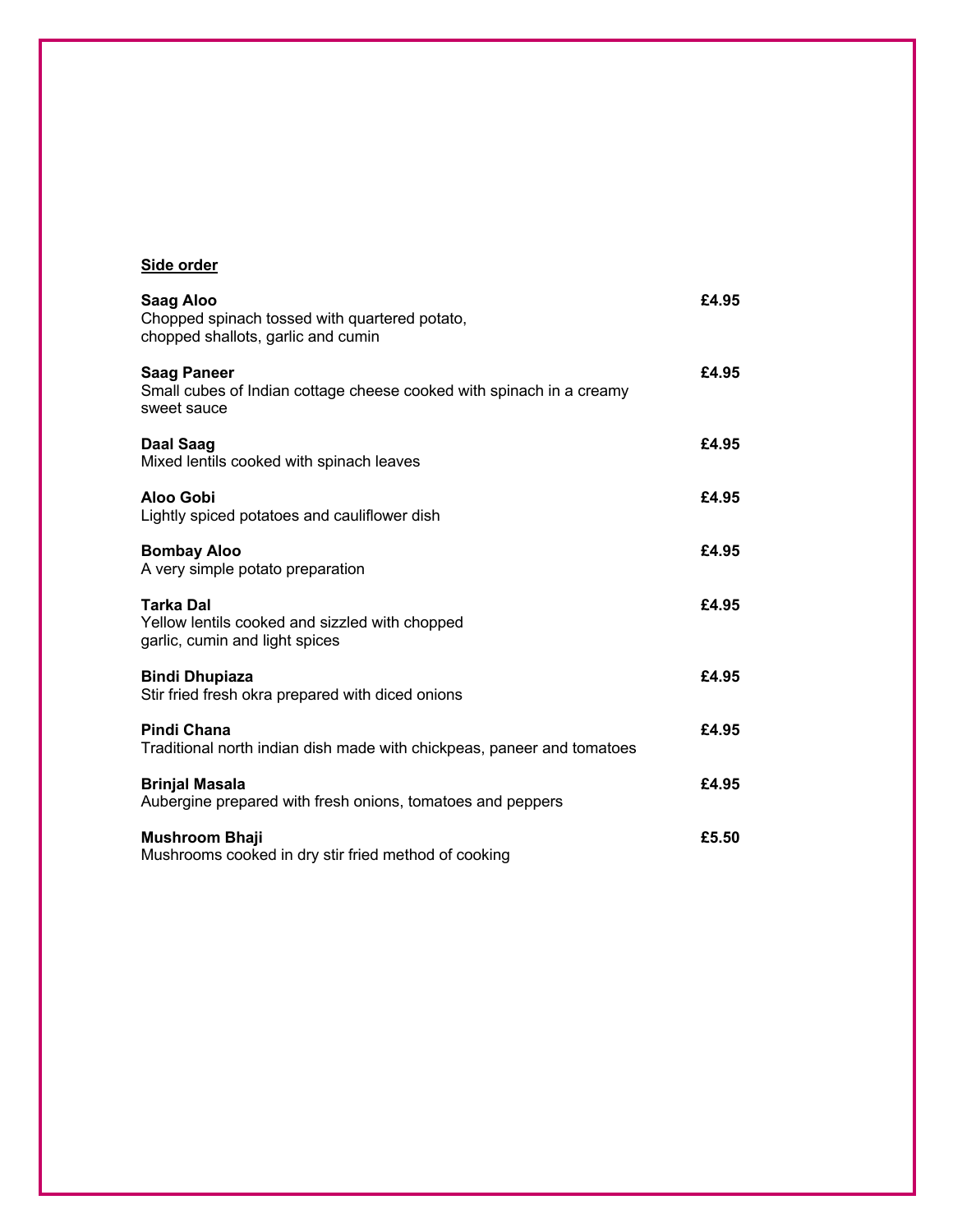## **Rice and Bread**

| <b>Shadda Chawal</b><br>Special Pearl boiled rice                                                             | £3.25 |
|---------------------------------------------------------------------------------------------------------------|-------|
| <b>Pilau Rice</b><br><b>Flavoured Basmati rice</b>                                                            | £3.75 |
| <b>Lemon Rice with Cashew Nuts</b><br>Pilau rice cooked with cashews and finely chopped fresh lemon zest      | £3.95 |
| <b>Mushroom Rice</b><br>Finely chopped mushrooms tossed in with pilau rice                                    | £4.25 |
| <b>The Chutney Special Rice</b><br>Flavoured Basmati rice stir fried with eggs, and fresh vegetables          | £4.25 |
| <b>Naan</b><br>Leavened bread with flour, eggs and milk baked in the tandoor.<br>Perfect with a tandoori dish | £3.50 |
| Peshwari Naan<br>Naan bread filled with almond paste and coconut                                              | £3.95 |
| Keema Naan<br>Naan filled with fresh minced lamb                                                              | £3.95 |
| <b>Garlic Naan</b><br>Naan bread topped with garlic and coriander                                             | £3.95 |
| <b>Cheese Naan</b><br>Naan with a hint of cheese flavour                                                      | £3.95 |
| Paratha<br>Flaky thick bread layered with butter                                                              | £3.95 |
| Puri<br>Light deep fried roti                                                                                 | £2.95 |
| Chapati<br>Thin bread prepared on a dry pan                                                                   | £2.95 |
| Tandoori Roti<br>Flat and crispy wheat bread. Baked in the tandoor                                            | £2.50 |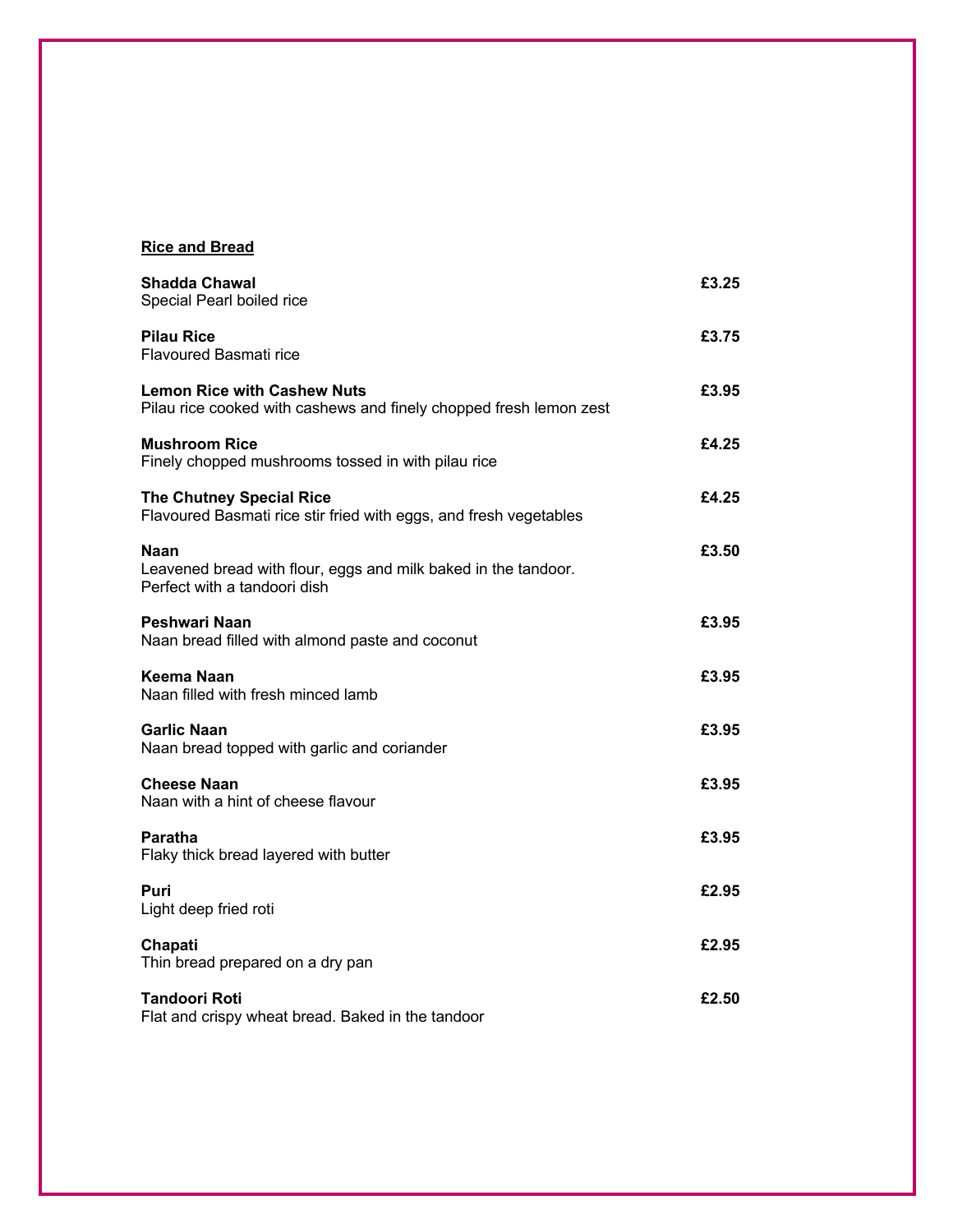## **Extras**

| Popodom and Chutney (per person)                                                                                                        | £1.00          |
|-----------------------------------------------------------------------------------------------------------------------------------------|----------------|
| <b>Kachumber</b><br>An Indian salad of chopped cucumbers, tomatoes, onions,<br>coriander and lemon juice garnished with cocktail onions | £2.10          |
| Green Salad<br>Green leaves accompanied with chopped cucumber,<br>tomatoes and sliced lemon wedges                                      | £2.95          |
| <b>Mixed Raita</b><br>Finely chopped onions, cucumber and tomatoes dipped in<br>home made plain yoghurt                                 | £2.50          |
| Raita<br>Home made plain yogurt                                                                                                         | £2.25          |
| <b>Drinks</b><br>Coke 330ml                                                                                                             |                |
| Diet Coke 330ml                                                                                                                         | £0.95<br>£0.95 |
| <b>Sprite</b>                                                                                                                           | £0.95          |
| <b>Beers</b><br>Cobra 660ml                                                                                                             | £4.95          |
| Kingfisher 660ml                                                                                                                        | £4.95          |